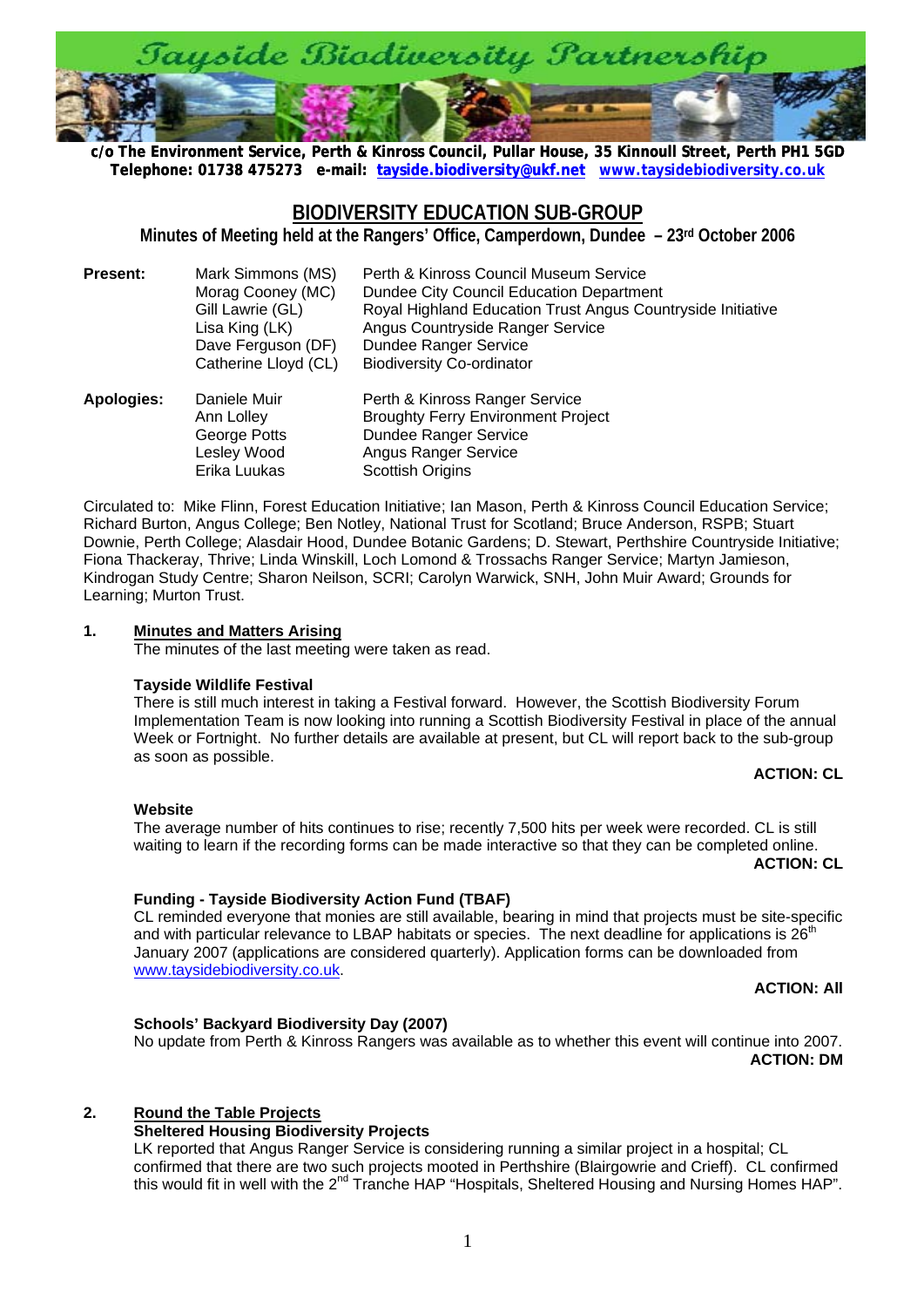#### **Perthshire Projects**

No report available from Perth & Kinross Rangers. CL confirmed that the biodiversity display banners had been in constant use throughout the year.

#### **Salmon in the Classroom**

No update available.

#### **Dundee City Council**

DF listed a number of projects the Dundee Ranger Service has been involved in: the Town Swift Project (including survey); the Red Squirrel Project, and the pond at Broughty Ferry Nature Reserve. With the Broughty Ferry Environment Project's "Following the Life of Water" (FLOW), the Ranger Service is looking at various types of pond projects. The Barry Buddon Tern Project stalled during 2006 because of staff shortages in SNH. It is hoped that Barry Buddon Camp will take on the project. Tern towers and a camera have been considered and there was a hope that American schools could be involved via the internet. MC said that there was soon to be a meeting between the Education Service and the Ranger Service to discuss potential partnership projects.

#### **RHET**

GL confirmed that project evaluation is underway regarding the berry growing project. The Tatty Bogle Nursery School Project looks to be underway. Twenty per cent of farms visited must now have SSSIs on their land. MC confirmed that a Twilight Session had been arranged for DCC teachers.

#### **Town Swift Survey**

CL reported that there had been a Swift Mapping Session last month to update the Tayside maps with new survey information. A Swift Newsletter is planned for early 2007 (funding permitting). Much crossboundary work is still taking place – the proposed "Swift Gathering" is going ahead in Stirling on  $2<sup>n</sup>$ November; anyone with a "working" interest in swifts is welcome to attend (contact Concern for Swifts Scotland - tel. 01431 554 8262; e-mail: [swiftscot@yahoo.co.uk](mailto:swiftscot@yahoo.co.uk)).

#### **Red Squirrels**

A second Tayside Red Squirrel Newsletter is planned at the end of this year.

#### **Tayside Geodiversity**

MS said that three trails leaflets have been planned: the Corsiehill (Perth) one is nearly complete; there will be one for the Dundee Law, and – in due course – another one focussing on the Seaton Cliffs area, Arbroath. The Group then intends to notify local authorities about RIGS (Regionally Important Geological Sites) and to encourage their use in educational visits, etc. The next meeting is planned for  $10<sup>th</sup>$  January – if any new member would like to join, please contact MS direct – [MJSimmons@pkc.gov.uk](mailto:MJSimmons@pkc.gov.uk).

#### **3. Project Proforma 2007-10**

CL had presented the Sub-Group's draft project proforma to the Partnership's Steering Group at the end of August and circulated the SG's feedback. Those relevant to the Education sub-group are:

- Mammal Atlas Perth Museum/TBP;
- 'Bee Wild' Schools and Communities Project TBP;
- Biodiversity Calendar TBP;
- Environmental Education Awards TBP;
- Sheltered Housing & Hospitals Biodiversity Project Local Authorities, TBP, NHS;
- Tayside Wildlife Festival TBP;
- Countryside on Wheels Educational Bus RHET;
- Practitioner Training TBP;
- Local Patch Project (with the Urban sub-group);
- Salmon in the Classroom (a watching brief with the Water and Wetland sub-group);
- Wildlife Trees Project (with the Woodland sub-group);
- Veteran Trees Survey and Project (with the Woodland sub-group)

The proforma were discussed and updated with the following comments:

**Mammal Atlas** – MS pointed out that the proposed project would be "web pages only". Everyone agreed that there would be a possibility of discussing widening the project to Tayside at a later date. **ACTION: CL – update proforma**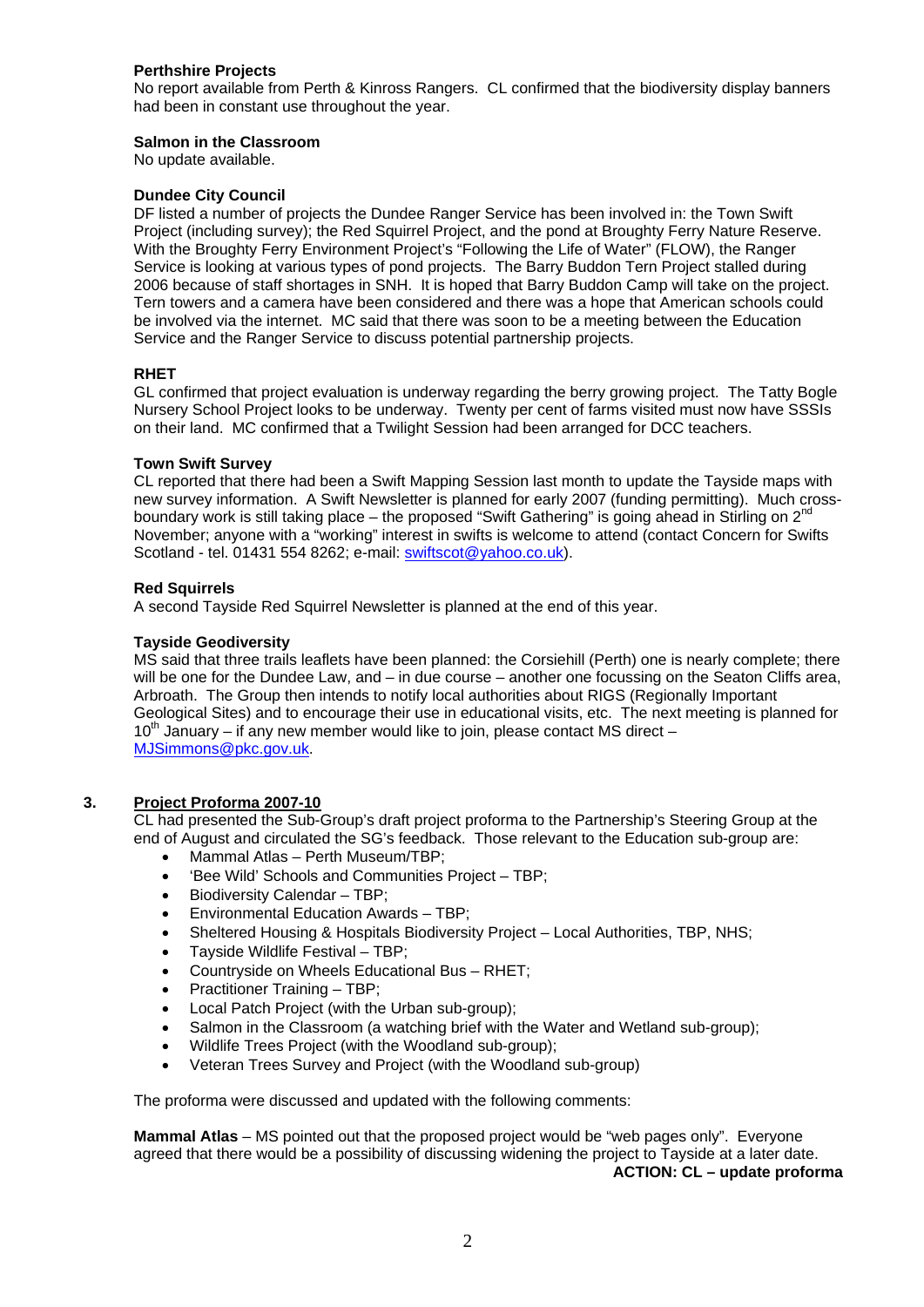**Bee Wild Schools and Communities Project** – Erika Luukas of Scottish Origins has provisionally agreed to act as Lead Partner for the proposed Kinross-shire pilot; she could not attend the meeting. This project will now incorporate the proposed Schools Calendar (and the Biodiversity Awards Scheme – see below).

#### **ACTION: CL – update proforma**

**Community and Educational Biodiversity Awards** - it was agreed to incorporate these Awards into the "Bee Wild" Project.

## **ACTION: CL – update proforma**

**Sheltered Housing and Hospitals Biodiversity Project** – it was agreed to expand the number of "hospitals" in the proforma targets. This would bring in Dundee Ranger Service who already run Red Squirrel projects at Liff and Nine Wells Hospitals.

## **ACTION: CL – update proforma**

**Tayside Wildlife Festival** – MS suggested that in view of the Scottish Biodiversity Forum proposing a national Festival it might be useful to add a 'feasibility' section to the Tayside Festival. This would keep the project "on the table" but allow a small sub-group (or e-group as necessary) to discuss links to a national festival and a potential local Festival 'Partnership' for either contributing to a national festival or running our own.

## **ACTION: CL - update proforma**

**Countryside on Wheels** – RHET do not have the staff or funding resources to take this project forward for the time being, so it was suggested we change the project timescale to '2009 onwards' and revisit the possibilities at a later date. CL confirmed this would fit in with the Perth & Kinross Wood Bus Project which will be looking for Phase II funding at about the same time. There may be a possibility of undertaking a Tayside-wide (or Central Scotland) overview of similar projects in 2008.

## **ACTION: CL – update proforma**

**Practitioner Training** – this proforma has been passed to the Education sub-group from the Urban sub-group. CL explained the background to the proforma and asked for the sub-group's comments on the proposed "Planning for Wildlife" seminar (spring 2007). MS wondered if it would be possible to add a tutorial on the subject of "Record Centres" and to ask FERN (Fife Records Centre) to lead it as they have so much experience on the subject. LK also suggested that a 2-day event might be off-putting to many of the audience, especially as overnight accommodation would have to be considered for some delegates. MS suggested the seminar was split into two, holding one day during the 2006-07 financial year (i.e. March 2007), the other in 2007-08 (possibly autumn 2007). **ACTION: CL – update proforma**

## Joint Projects with other sub-groups:

Local Patch Survey (Urban sub-group): it has been agreed to revamp the survey by using innovative techniques similar to those used by BFEP's Zoom project which will encourage a wide range of people to observe wildlife in Tayside. From 2007 the list of key species would be used to involve people, concentrating on bats, sparrows and bumble bees. It would also look into opportunities for those who wish to record other species via website etc.

#### **ACTION: Urban sub-group to update proforma**

**Salmon in the Classroom** (Water and Wetland sub-group) – this would be a watching brief of the Tayside part of a wider project.

## **ACTION: Water & Wetland sub-group to update proforma**

**Tayside Wildlife Tree Project** (Woodland sub-group) - DF suggested that orchard trees be included in the remit, especially with a view to certain areas in Tayside that have specific heritage varieties (Carse of Gowrie, Arbroath, etc.).

## **ACTION: CL to liaise with Woodland sub-group to update proforma**

**Veteran Trees Survey and Project** (Woodland sub-group) – there is still an educational remit to this survey and project (linking to Highland Perthshire Eco Schools). The Perth & Kinross Countryside Trust would be the Lead Partner. They are currently discussing potential linkages with the Woodland Trust's Veteran Tree Project.

## **ACTION: Woodland sub-group to update proforma**

CL will forward the updated proforma to the TBP Chairman on 1<sup>st</sup> November for further discussion at the next Steering Group meeting on 1<sup>st</sup> December. If anyone has comments on the updated versions,